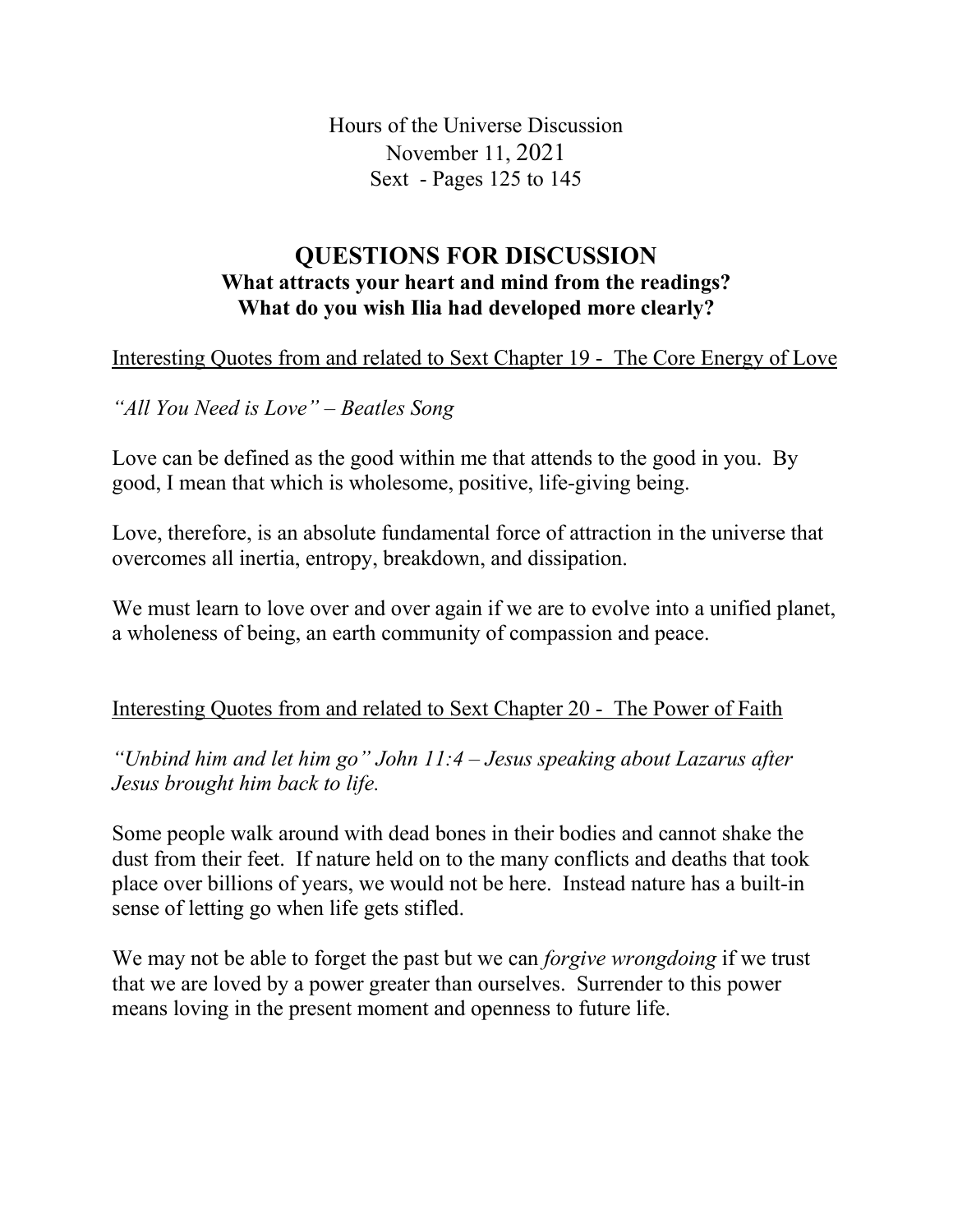Interesting Quotes from and related to Sext Chapter 21 - Fire Burns and So Does Love

In Greek mythology, phoenix is a long-lived bird that cyclically regenerates or is otherwise born again. Associated with the sun, phoenix obtains new life by arising from the ashes of its predecessor. **Phoenix rises from the cloud of darkness, and from the sacred ashes of her honor**.

In the past, religions told us what we were: creatures in the image of God, noble centers of creation endowed with reason and immortal souls. Today technology tries to claim that position, indicating that we are downloadable software in replaceable hardware.

Technology is not a human invention; it is an essential aspect of nature by which life seeks the means and tools to orient itself toward more life. Yes, humans are clever, but so too is nonhuman nature; rather we are clever because nature is clever.

In a recent article on the fires in the Australia, one survivor said that his backyard was a wasteland of dead wood, charred trees stripped bare in a graveyard of ashes, However, he said, he went out one day to look more closely at the dead wood and found that some of the trees had tiny buds of new life.

We are and should be concerned about global warming and the fires destroying homes and fields. But we should be more concerned about the lack of fire in the church, a fire needed to update the core truths of theology. "I came to bring fire to the earth," Jesus said, "and how I wish it were already kindled." (Luke 12:49)

Theology should give voice to this hope and not stifle it by outdated otherworldly doctrines and rituals. There is a desperate need for an earthy God, one who is at home in messy nature.